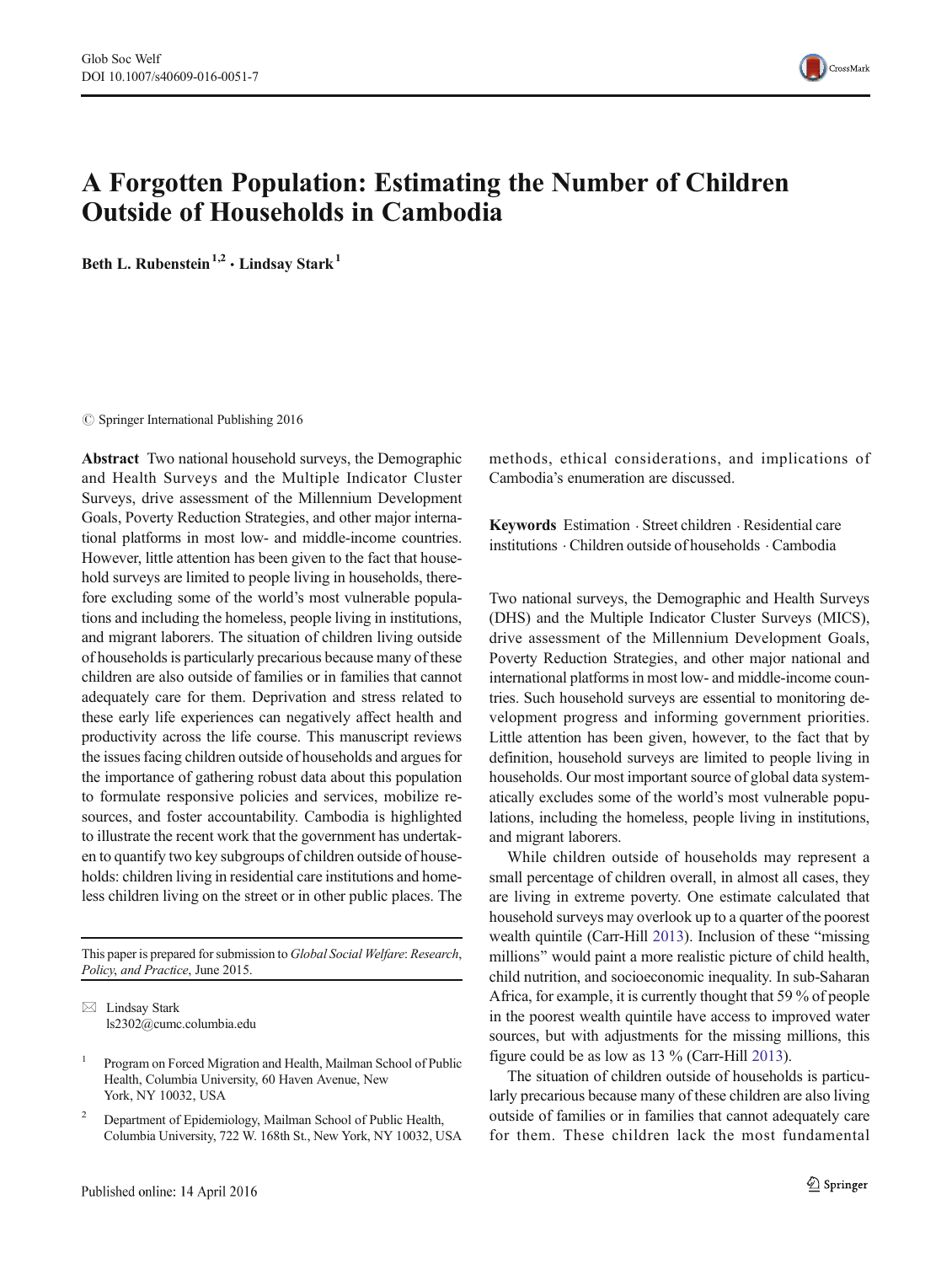protections provided by a permanently engaged and/or minimally resourced parent or caregiver, with grave consequences for their physical, intellectual, and emotional growth (Smyke et al. [2009](#page-4-0); van Ijzendoorn et al. [2007\)](#page-5-0).

Deprivation and stress experienced by children living in residential care institutions has been shown to cause anatomical changes in brain structure and function. Compared to children growing up in family environments, children growing up in institutional care have smaller amounts of gray and white matter and lower levels of electrical activity (Bick et al. [2015;](#page-4-0) Vanderwert et al. [2010\)](#page-5-0). These changes in the brain measurably impede children from developing to their full capacities. For example, children raised in institutions have significantly lower IQs than their non-institutionalized peers and diminished emotional responsiveness (Smyke et al. [2009](#page-4-0); van Ijzendoorn et al. [2008](#page-5-0)). Similarly, low achievement has been observed in executive functioning skills and school performance of homeless and highly mobile children who live in situations of extreme poverty (Masten et al. [2012\)](#page-4-0).

Moreover, the disadvantages of childhood adversity appear to persist over time. As children who experience toxic stress in early life become adults, they are more likely to have poor health and limited productivity, compared to children who do not experience toxic stress (Anda et al. [2006;](#page-4-0) Felitti et al. [1998\)](#page-4-0). On a societal level, this trajectory is a threat to equitable social and economic development and runs counter to national interests (Chan [2013\)](#page-4-0).

The most critical period for intervening to reverse the effects of childhood deprivation and stress is in the first 1000 days of life. In fact, in one study, high-quality foster care was shown to reverse many of the cognitive and developmental delays associated with institutionalization if children were placed in foster families by 24 months of age, with decreasing benefits for children placed in foster care at older ages (Nelson et al. [2007](#page-4-0)). Interventions that are targeted at very young children tend to be cost-effective to society because the benefits reverberate throughout the life course, even though many of the returns accrue over the long term (Chan [2013](#page-4-0); Gertler et al. [2014\)](#page-4-0).

Yet despite the scientific and ethical imperative to respond to the care needs of children living outside of households, information about the magnitude and characteristics of this population is lacking. This gap in information impedes our ability to formulate responsive policies and services, mobilize resources, and foster accountability. Where data do exist, it is highly fragmented and of dubious quality. Estimates of the number of children outside of households tend to be conducted in relation to services provided, without robust sampling frames (Street Kids International [2013\)](#page-5-0). The focus of estimates is usually on restricted subpopulations such as children on the street or children orphaned by HIV/AIDS without precise or consistent case definitions (Arora et al. [2015;](#page-4-0) Hatloy and Huser [2005;](#page-4-0) Retrak [2015\)](#page-4-0). Longitudinal data on trends over time are non-existent. Such statistical obscurity compounds the marginalization that these children already face.

# A Call to Action

Recognizing this gap, the US Government Action Plan on Children in Adversity, launched in December of 2012, lays out a coordinated policy to increase the coherence and accountability of US government assistance to vulnerable children internationally (US Department of State and USAID [2012\)](#page-5-0). Through this mechanism, resources are being committed to place children outside of households on the map, strategically and statistically, and social welfare actors are beginning to take up this call to action (Clay et al. [2012](#page-4-0)).

Drawing on lessons learned from scientific methods to measure hard-to-reach populations, a comprehensive set of guidelines for the enumeration of children outside of house-holds was developed in [2014](#page-4-0) (Stark et al. 2014). These guidelines establish the rationale and technical foundation for monitoring children outside of households. By presenting several potential data collection methods and analytical techniques that could be applied to this population, the guidelines enable national and international actors to monitor children outside of households in a rigorous manner.

Cambodia is the first country to incorporate and adapt these guidelines as part of its national strategy for children. While some of the methods employed by Cambodia have been used to measure similar populations in other contexts, this is the first known application at the national level in a low- or middle-income country, as well as the first time that multiple groups of children outside of households have been measured in tandem (Gurgel et al. [2004;](#page-4-0) Hatloy and Huser [2005;](#page-4-0) Retrak [2015\)](#page-4-0). The enumeration of children outside of households in Cambodia complements other high-priority government initiatives in the country to improve the protection of poor and vulnerable children (Ministry of Women's Affairs et al. [2014\)](#page-4-0). The National Institute of Statistics has led the adaptation and implementation of the guidelines in Cambodia with technical support from Columbia University. The partnership has drawn on the strengths of the National Institute of Statistics in terms of local knowledge, access to trained enumerators, and strong linkages to other ministries whereas Columbia University has contributed methods, tools, and training materials. By establishing a collaboration that bridges academia and government, the project is well-positioned to produce findings that meet rigorous scientific standards and also respond to pressing policy questions.

The methods used in Cambodia have been designed to enumerate two key subgroups of children outside of households: children living in residential care institutions and homeless children living on the street or in other public places. Although there are likely additional subgroups of children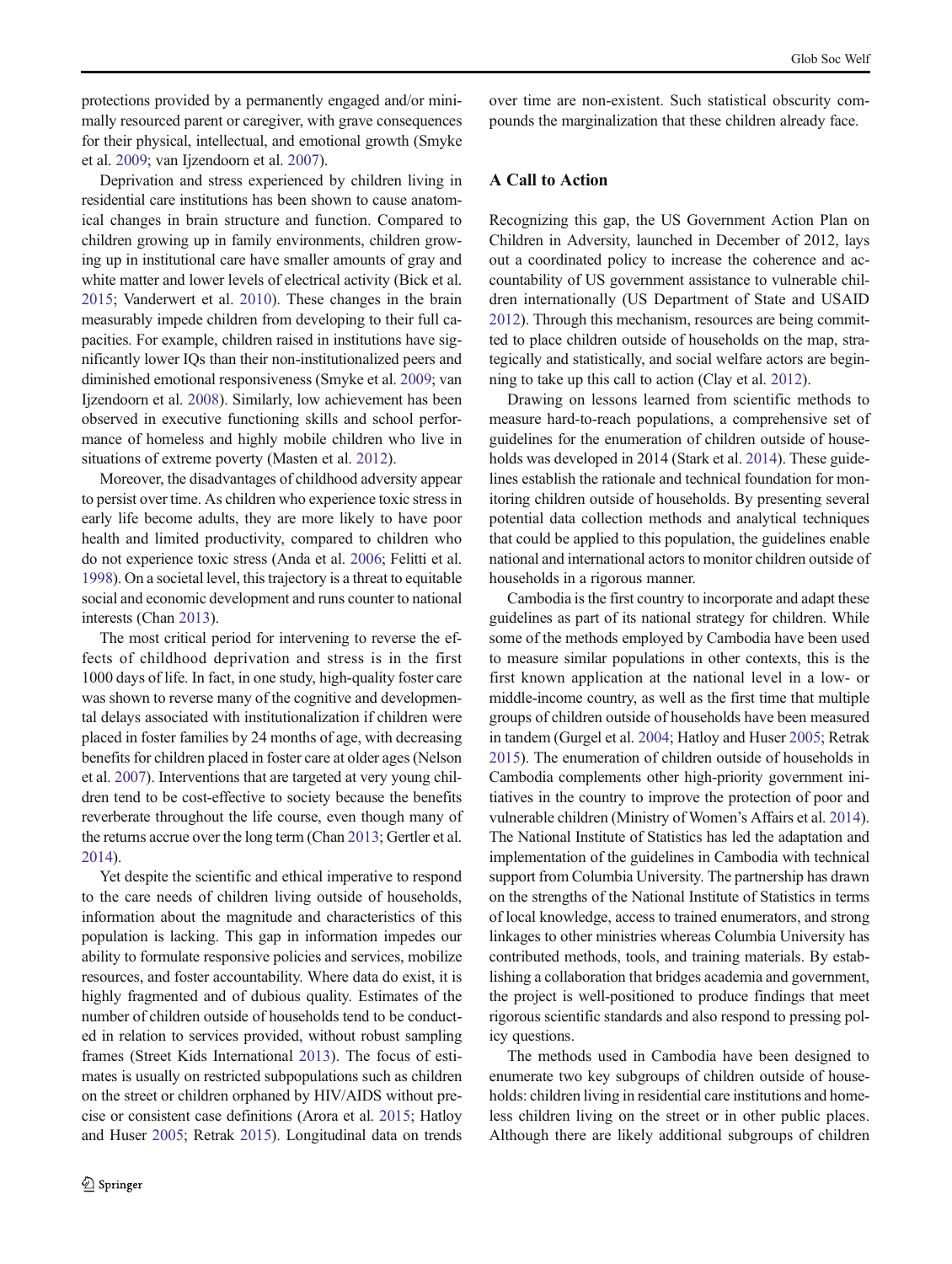outside of households in Cambodia (e.g., children working as migrant laborers on farms, children living in brothels), these subgroups were chosen as proxies because they are thought to capture a large proportion of children outside of households in Cambodia and because they are relatively accessible with limited safety risks to the child or the enumerator.

Data collection has recently been completed in 24 sentinel sites across the country. The sentinel sites for children in residential care were selected by the National Institute of Statistics using the probability-proportionate-to-size method. This method allows for each study site to be selected with a probability that takes into account the size of the site, proportional to the total size of the entire sampling population (World Health Organization [2008\)](#page-5-0). The sampling frame was constructed from the national commune database, which enlists community representatives to report data on a wide range of indicators on an annual basis. The sentinel sites for homeless children were selected by NGO partners working with this population. The final roster of sites captured a diversity of regions, population sizes, and numbers of children outside of households. This sampling approach was intended to enable a national estimation of the total prevalence of these populations of children living outside of households in Cambodia.

## Methods for Residential Care Institutions

Many government, non-government, and bilateral agencies working in the field of child protection and care in Cambodia believe that the existing administrative data on children in residential care institutions in Cambodia underestimate the true number of children living in such facilities. There is also a commonly held belief that unregistered or improperly registered institutions are contributing substantially to this underestimation. At the same time, there are concerns that some institution directors are incentivized to over-report the number of children in their care as a means of procuring extra funding.

A methodology was therefore designed to allow for triangulation and verification of both the number of institutions and number of children in those institutions. First, key informant interviews were conducted to identify all known residential care institutions in a selected sentinel surveillance area. Then, each identified institution was visited twice (one visit during the daytime to review existing records and one visit at night to assess the degree to which the information in the registry was consistent with the children who were present). In addition to these components, individual interviews were conducted with all children between 13 and 17 years of age in the sampled institutions. These interviews gathered data on children's circumstances, including their education, work, health, and social support structures.

#### Methods for Children Living on the Street

Enumeration of children living on the street is complicated by several factors. First, the definition of "living on the street" is difficult to operationalize. Even the construct of "house" is not straightforward. For example, despite the fact that most outsiders would classify them as homeless, children who sleep in a shelter made of plastic tarps may not identify as street-living. Other children who are not homeless, but who work on the street to earn income on a daily basis, are often mistakenly classified as street-living by observers. In our study, children were classified as "living on the street" if they were under 18 years of age and always or sometimes lived on the street or in public places (according to self-report). They were also classified as "living on the street" if they slept in dwellings that did not offer approximately 3.5  $m<sup>2</sup>$  of covered space per person and did not provide basic protection from the elements (Red Cross and Red Crescent [2011](#page-4-0)). This definition was established based on international standards, field observations, and extensive conversations with NGO outreach workers and members of the inter-agency technical working group guiding the project. The criteria were discussed until consensus was reached.

Second, street-living children are generally a mobile population. They have a tendency to occupy isolated, hard-toreach locations and often have a deep mistrust of outsiders. For these reasons, traditional household survey methods will not be successful in capturing street-living children. Third, the ethics of engaging minors in research can be challenging, especially when the minors do not have an adult guardian who can consent on their behalf.

To address these complications, another multi-staged methodology was designed. As with the residential care institutions, the aim was to maximize quality control while undertaking the research in an ethically sound manner. First, two separate teams of enumerators conducted two independent counts on two separate days of all homeless children in a given sentinel site. Enumerator pairs were assigned small subareas within the sentinel site. The reason for the two counts was to use the overlap between counts (i.e., matching the same children identified in both counts) to estimate the completeness of the first count. The final estimate was calculated by multiplying the first count by the second count and then dividing this product by the number of matched respondents. This technique is known as capture-recapture or multiple systems estimation (Stephen [1996](#page-4-0); Lum et al. [2013](#page-4-0)). For the purpose of this study, matching was achieved by comparing the following variables: family name, given name, nickname, sex, age, parents' names, and province of origin.

Second, all street-living children who were encountered were asked for the names and basic characteristics of their friends who also live on the street. The purpose of asking about children's social networks was to expand the reach of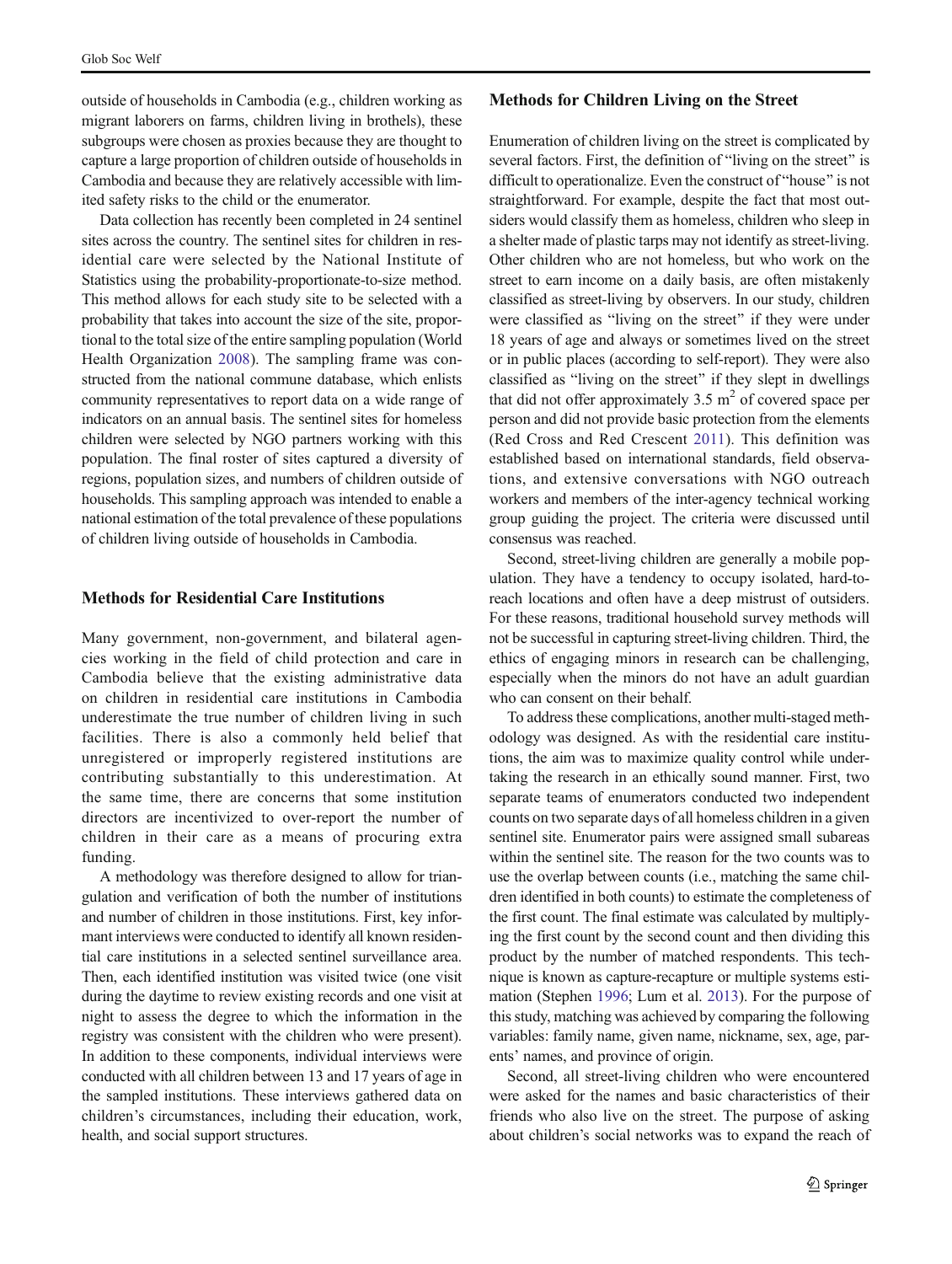the enumeration to children who might otherwise be elusive. The social network approach assumes that visible street children who are encountered by enumerators are networked with at least some less visible street children who are not encountered by enumerators. Friends named in the social network were added to the total for each count and included in the capture-recapture estimation.

As in the residential care institutions, individual interviews were conducted with all street-living children between 13 and 17 years of age to gather data on children's circumstances.

# Ethical Considerations

Recognizing the extreme sensitivity of implementing a system that seeks to enumerate children living outside of households, the team spent considerable time and effort designing protocols and supports designed to protect the children involved in the enumerations. Eligibility for direct participation in interviews was therefore restricted due to concerns regarding the capacity of children under 13 to completely understand the possible risks and benefits of consenting to the collection of personal information. Children's participation in the research was of particular concern for children living outside of households who have no adult guardian to consent on their behalf. (Children under 13 were counted, but only their age and sex were recorded. Consent was not required.)

The minimum age of 13 years was selected based on extensive conversations with social workers in Cambodia who work with the target population and regularly observe children's decision-making skills in action. The minimum age of 13 was also consistent with another recent survey of children in Cambodia (Ministry of Women's Affairs et al. [2014](#page-4-0)). Furthermore, the process used for determining eligibility is consistent with current international recommendations, which state that adolescents' ability to meaningfully participate in the consent process is informed by their cultural and experiential context (Alderson [2007](#page-4-0); Petersen and Leffert [1995](#page-4-0)). Given the independence and responsibility required of street-living children and children living in residential care institutions, it is within accepted reason to argue that adolescents in these situations are mature minors capable of making informed choices (Ritterbusch [2012\)](#page-4-0).

Identifiable information was recorded only for 13- to 17 year-old street-living children. Collection of identifying information for this group enabled a complete and statistically rigorous enumeration of street-living children by allowing researchers to evaluate the overlap between different counts through capture-recapture methods (capture-recapture could not be performed on the subset of data from children younger than 13 years of age). To ensure confidentiality of the identifiable data, data was only accessible to research team leads on a password-protected server. All identifying information was

deleted immediately after matching was complete. Still, despite these precautions, there remained a small risk that confidentiality would be breached, hence the requirement of informed consent and the restriction against participation by children under 13 years of age. Raids and arrests of streetliving children regularly occur in Cambodia, and therefore breaches of confidentiality could have serious consequences for this population.

Double-counting was less of a concern for children in residential care institutions compared to street-living children due to the limited mobility of this population. Collection of identifying information for children in residential care institutions was thus deemed unnecessary. However, the reason that interviews in residential care institutions were also limited to children 13 years of age and above was due to the potential emotional risks that the interviews might involve for young children.

Many data collectors were hired through partnerships with local NGOs and thus already had substantial experience working with vulnerable children prior to this study. Regardless of prior experience, all data collectors received training on child protection as part of the study procedures. Specific referral protocols were established for data collectors to follow if they encountered a child who was in danger or asked for help, and these protocols were codified in a statement signed by all data collectors. All children who were encountered were given a small snack whether or not they consented to participate in the research.

Ethical approval was obtained from the Institutional Review Board at Columbia University (AAAP2507) as well as the Cambodian National Ethics Committee. Both committees agreed with the procedures described above. We advised researchers to plan for extra time for the dual review process when developing project timelines.

## Implications and Applications

The ultimate goal of the enumeration is to quantify trends in populations of children outside of households by estimating the size of this population at several points in time using easily repeatable methods. All methods were designed to yield statistical measures of accuracy for all estimates, which are standard for counts of other populations but new for children outside of households. When the baseline results from this first estimation are released, they will be used to set national reduction targets, propose solutions, and advocate for funding in the same manner as routine data on HIV/AIDS, primary school enrollment, and other social issues. In particular, the findings will help shape the direction of the Family Care First Initiative, a multi-year process to create and implement solutions to measurably reduce the number of children living outside of family care in Cambodia (USAID [2015](#page-5-0)). Another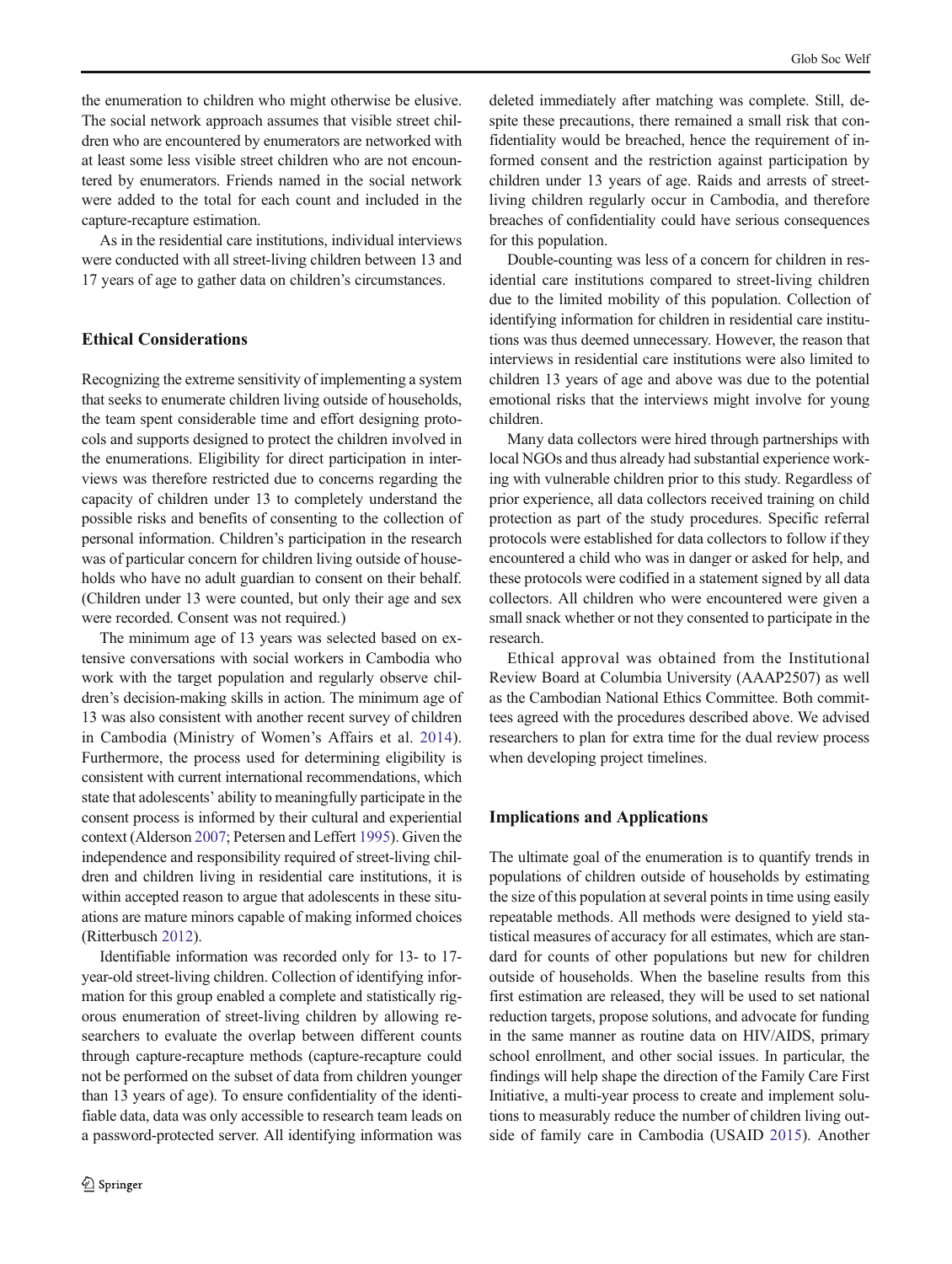<span id="page-4-0"></span>enumeration will be conducted in Cambodia in 3 to 5 years, and data from this follow-up enumeration will be compared to the baseline to assess progress. Benchmarks will be tracked on a national scorecard.

USAID and other partners are also exploring similar enumerations in other low- and middle-income countries where there are thought to be significant numbers of children living outside of households and there is a strong government commitment to an inclusive child development agenda. Although methods in other countries will necessarily need to be adapted based on local circumstances, it is hoped that core methodological elements can be standardized across countries to facilitate cross-country comparisons. Fora to encourage southsouth exchanges between countries should be supported to foster ongoing learning.

By investing in marginalized children, we have the potential to mitigate the deleterious effects of poverty, social inequality, and exclusion. Evidence has shown that these investments can sustain long-lasting gains that benefit families, communities, and nations (Engle et al. 2007; Irwin et al. 2007). In developing robust, population-based approaches to monitor children currently invisible to the system, we have the opportunity to recognize and reach millions of the most vulnerable members of our society.

Acknowledgments The authors thank Dr. Richard Rinehart, Global Alliance for Children, for his guidance and support as well as his helpful comments on an earlier version of this manuscript. The authors also acknowledge the financial support of the US Agency for International Development and John Snow International. Statements made in this paper are the views of the authors alone and do not constitute the policy of the above-listed funding bodies.

## References

- Alderson, P. (2007). Competent children? Minors' consent to health care treatment and research. Social Science & Medicine, 65(11), 2272– 2283
- Anda, R. F., Felitti, V. J., Bremner, J. D., Walker, J. D., Whitfield, C., Perry, B. D., et al. (2006). The enduring effects of abuse and related adverse experiences in childhood. European Archives of Psychiatry and Clinical Neuroscience, 256(3), 174–186.
- Arora, S., Shah, D., Chaturvedi, S., & Gupta, P. (2015). Defining and measuring vulnerability in young people. Indian Journal of Community Medicine, 40(3), 193–197.
- Bick, J., Zhu, T., Stamoulis, C., Fox, N. A., Zeanah, C., & Nelson, C. A. (2015). Effect of early institutionalization and foster care on longterm white matter development: a randomized clinical trial. JAMA pediatrics.
- Carr-Hill, R. (2013). Missing millions and measuring development progress. World Development, 46, 30–44.
- Chan, M. (2013). Linking child survival and child development for health, equity, and sustainable development. The Lancet, 381(9877), 1514–1515.
- Clay, R., CdeBaca, L., De Cock, K. M., Goosby, E., Guttmacher, A., Jacobs, S., et al. (2012). A call for coordinated and evidence-based

action to protect children outside of family care. Lancet, 379(9811), e6–e8. doi:[10.1016/s0140-6736\(11\)61821-7](http://dx.doi.org/10.1016/s0140-6736(11)61821-7).

- Engle, P. L., Black, M. M., Behrman, J. R., Cabral de Mello, M., Gertler, P. J., Kapiriri, L., et al. (2007). Strategies to avoid the loss of developmental potential in more than 200 million children in the developing world. The Lancet, 369(9557), 229–242.
- Felitti, V. J., Anda, R. F., Nordenberg, D., Williamson, D. F., Spitz, A. M., Edwards, V., et al. (1998). The relationship of adult health status to childhood abuse and household dysfunction. American Journal of Preventive Medicine, 14(4), 245-258.
- Gertler, P., Heckman, J., Pinto, R., Zanolini, A., Vermeersch, C., Walker, S., et al. (2014). Labor market returns to an early childhood stimulation intervention in Jamaica. Science, 344(6187), 998–1001.
- Gurgel, R., Da Fonseca, J., Neyra-Castaneda, D., Gill, G., & Cuevas, L. (2004). Capture-recapture to estimate the number of street children in a city in Brazil. Archives of Disease in Childhood, 89(3), 222– 224.
- Hatloy, A., & Huser, A. (2005). Identification of Street Children: Characteristics of Street Children in Bamako and Accra. FAFO: Research Program on Trafficking and Child Labour. Retrieved 10 Feb., 2015, from <http://www.fafo.no/pub/rapp/474/474>
- Irwin, L. G., Siddiqi, A., & Hertzman, C. (2007). Early child development: a powerful equalizer. Final report to the WHO Commission on Social Determinants of Health. Geneva.
- Lum, K., Price, M. E., & Banks, D. (2013). Applications of multiple systems estimation in human rights research. The American Statistician, 67(4), 191–200. doi:[10.1080/00031305.2013. 821093.](http://dx.doi.org/10.1080/00031305.2013.%20821093)
- Masten, A. S., Herbers, J. E., Desjardins, C. D., Cutuli, J., McCormick, C. M., Sapienza, J. K., et al. (2012). Executive function skills and school success in young children experiencing homelessness. Educational Researcher, 41(9), 375–384.
- Ministry of Women's Affairs, UNICEF Cambodia, & US Centers for Disease Control and Prevention. (2014). Findings from Cambodia's Violence Against Children Survey 2013. Retrieved May 31, 2015, from [http://www.unicef.org/cambodia/UNICEF\\_](http://www.unicef.org/cambodia/UNICEF_VAC_Full_Report_English.pdf) [VAC\\_Full\\_Report\\_English.pdf](http://www.unicef.org/cambodia/UNICEF_VAC_Full_Report_English.pdf)
- Nelson, C. A., Zeanah, C. H., Fox, N. A., Marshall, P. J., Smyke, A. T., & Guthrie, D. (2007). Cognitive recovery in socially deprived young children: the Bucharest Early Intervention Project. Science, 318(5858), 1937–1940.
- Petersen, A. C., & Leffert, N. (1995). Developmental issues influencing guidelines for adolescent health research: a review. Journal of Adolescent Health, 17(5), 298–305.
- Red Cross, & Red Crescent. (2011). The sphere handbook: humanitarian charter and minimum standards in humanitarian response. Third edition. Retrieved November 20, 2015, from [http://www.](http://www.spherehandbook.org) [spherehandbook.org/](http://www.spherehandbook.org)
- Retrak (2015). Making the invisible visible: an enumeration of children on the streets in Malawi. Retrieved November 20, 2015, from [https://www.retrak.org/content/uploads/2015/10/Retrak-Making](https://www.retrak.org/content/uploads/2015/10/Retrak-Making-the-invisible-visible-Malawi-Enumeration-2015.pdf)[the-invisible-visible-Malawi-Enumeration-2015.pdf](https://www.retrak.org/content/uploads/2015/10/Retrak-Making-the-invisible-visible-Malawi-Enumeration-2015.pdf)
- Ritterbusch, A. (2012). Bridging guidelines and practice: toward a grounded care ethics in youth participatory action research. The Professional Geographer, 64(1), 16–24.
- Smyke, A. T., Zeanah Jr., C. H., Fox, N. A., & Nelson III, C. A. (2009). A new model of foster care for young children: the Bucharest Early Intervention Project. Child and Adolescent Psychiatric Clinics of North America, 18(3), 721–734.
- Stark, L., Rubenstein, B. L., Muldoon, K., & Roberts, L. (2014). Guidelines for implementing a national strategy to determine the magnitude and distribution of children outside of family care. Retrieved Nov. 20, 2014, from [http://www.cpcnetwork.org/wp](http://www.cpcnetwork.org/wp-content/uploads/2014/05/surveyguidelines_childrenoutsidefamilycare_final.pdf)[content/uploads/2014/05/surveyguidelines\\_](http://www.cpcnetwork.org/wp-content/uploads/2014/05/surveyguidelines_childrenoutsidefamilycare_final.pdf) [childrenoutsidefamilycare\\_final.pdf](http://www.cpcnetwork.org/wp-content/uploads/2014/05/surveyguidelines_childrenoutsidefamilycare_final.pdf)
- Stephen, C. (1996). Capture-recapture methods in epidemiological studies. Infection Control and Hospital Epidemiology, 17(4), 262–266.